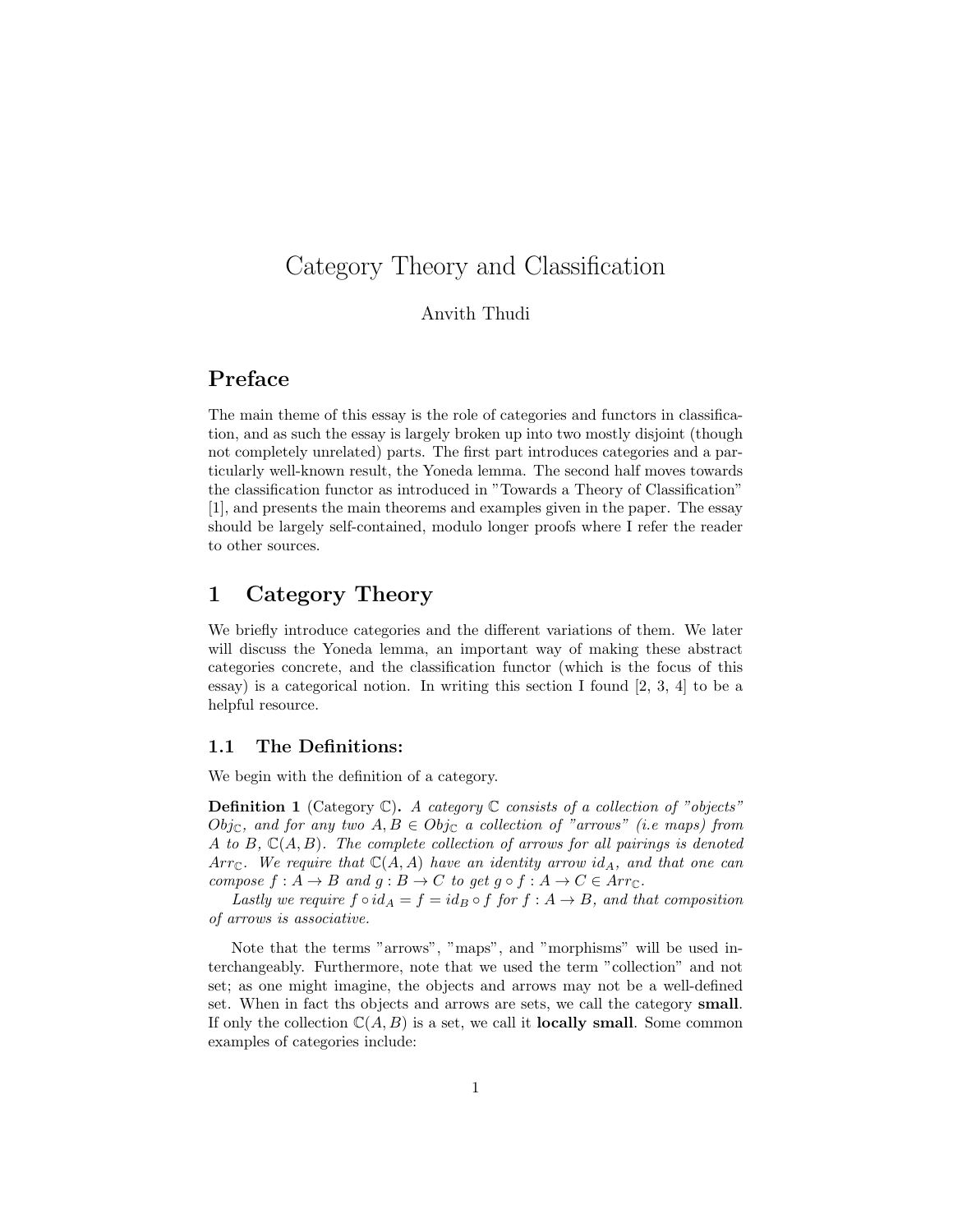- 1. the category of sets (Sets) with objects being sets and arrows being functions between sets
- 2. the category of open sets (for a topological space  $X$ ) with arrows being inclusion
- 3. the category of groups, with objects being groups and arrows being group homomorphisms
- 4. the category of small categories, with maps given by functors (defined below) between small categories

It is also worth mentioning that to a given category C, we have as associated **opposite category**  $\mathbb{C}^{op}$  with the same objects, but arrows now given by  $f^{-1}$ where  $f \in Arr_{\mathbb{C}}$ ; note we never enforced these arrows to be functions, hence  $f^{-1}$  giving more than one output is fine.

Categories are often quite large structures, but we can reason about how one category relates to another by the notion of a functor. This reduction is an important theme and is at center of the classification of "Nice"  $C^*$ -algebras, and the classification functor we present later.

**Definition 2** (Functors). Given two categories  $\mathbb{C}_1, \mathbb{C}_2$  and  $f \in \mathbb{C}(A, B)$  and  $g \in \mathbb{C}(B, C)$ , a covariant functor F is a map between them (sending objects to objects, arrows to arrows) s.t  $F(id_A) = id_{FA}$  and  $F(g \circ f) = F(g) \circ F(f)$ .

Similarly, a contravariant functor is s.t  $F(g \circ f) = F(f) \circ F(g)$  where now if  $f \in \mathbb{C}(A, B)$  then  $F(f) \in \mathbb{C}(FB, FC)$ .

For example the  $K_0$  group of a  $C^*$ -algebra can be (and is) treated as a functor from the category of  $C^*$ -algebras to the category of abelian groups. One also has the identity functor  $id : \mathbb{C} \to \mathbb{C}$ . As a last remark, note one can compose functors  $F: \mathbb{C}_1 \to \mathbb{C}_2$  and  $G: \mathbb{C}_2 \to \mathbb{C}_3$  to obtain functor  $G \circ F: \mathbb{C}_1 \to \mathbb{C}_3$ .

#### 1.2 Types of Objects

We now proceed to define some important types of objects

**Definition 3** (Initial and Terminal Objects). An object 0 in a category  $\mathbb C$  is called initial if  $\exists!$  map from 0 to every object in  $\mathbb{C}$ . Similarly and object 1 is called terminal (or final) if there ∃! map from every object to 1.

Though these objects might not always exist, if they do they are in fact unique upto isomorphism;

Lemma 1 (Uniqueness of Initial and Terminal). Initial and terminal objects are unique upto isomorphism

*Proof.* Say you have two initial (or terminal) object  $A, B$ . Then by existence of maps we have  $f: A \to B$  and  $g: B \to A$ , so  $g \circ f: A \to A$ . Then by uniqueness we have  $g \circ f$  is the only map from A to itself, but note we always have  $id_A$  from A to itself. Thus  $g \circ f = id_A$ , and so we conclude they are isomorphisms.  $\Box$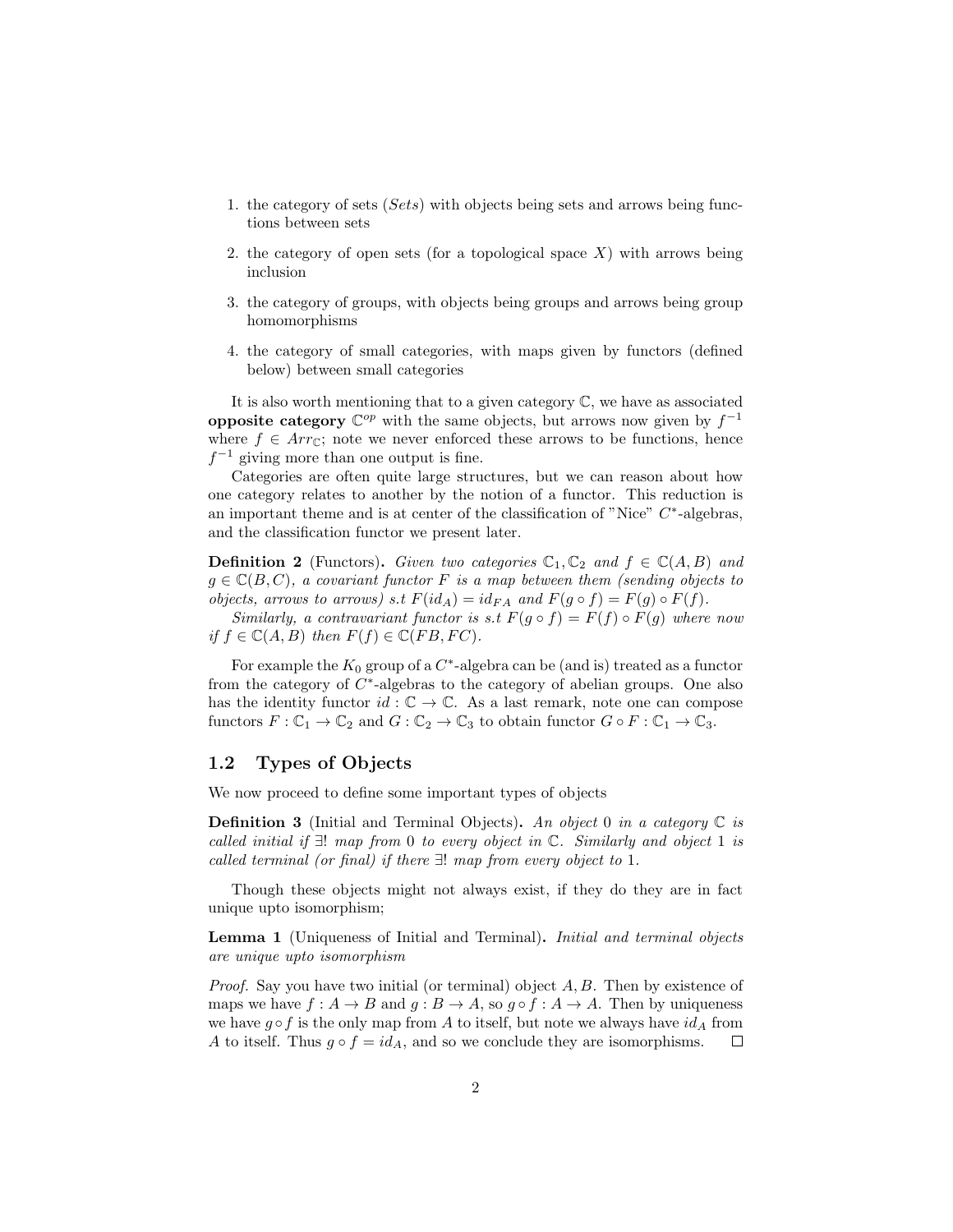If an object is both the initial and terminal object, we say it is the zero object.

#### 1.3 Types of Functors

We mention two properties of functors now, as we will later see the "Yoneda embedding" will satisfy these properties.

**Definition 4** (Faithful and Full). A functor F from  $\mathbb C$  to  $\mathbb D$  is faithful if for every  $f, g \in \mathbb{C}(A, B), F(f) = F(g)$  iff  $f = g$ . We say a covariant functor F is full if F is surjective onto morphisms from  $\mathbb{D}(FA, FB)$  (or  $\mathbb{D}(FB, FA)$  if contravariant). If a functor is both faithful and full, we say it is fully faithful.

## 2 Yoneda Lemma

The goal of this section is to present the Yoneda lemma. One can often think of this as a way of taking an abstract category into a "concrete" set category. Though we will not explicitly discuss it for the later material, it is still worth mentioning here. In writing this section I found [4] a useful resource.

## 2.1 The  $h_A$  and  $h^A$  functors

We first begin with a natural functor from a locally small category  $\mathbb C$  to the category of sets, often called the "Hom functor".

**Definition 5** (h<sub>A</sub>). For a given object  $A \in Obj_{\mathbb{C}}$ , we associate a covariant functor from  $\mathbb C$  to the category of set  $h_A$  defined by: takes objects X to the set  $\mathbb{C}(A, X)$ , takes morphisms  $f : X \to Y$  to the arrow between sets  $h_A(f)$ :  $\mathbb{C}(A, X) \to \mathbb{C}(A, Y)$  given by  $f \circ g$  for  $g \in \mathbb{C}(A, X)$ .

It's worth mentioning that an alternative notation for  $\mathbb{C}(A, X)$  is  $Hom(A, X)$ , and hence  $h_A$  is sometimes written as  $hom(A, \cdot)$  (this also explain why we use an  $h$  to denote the functor). We also have a completely analogous contravariant functor to the above.

**Definition 6** ( $h^A$ ). For a given object  $A \in Obj_{\mathbb{C}}$ , we associate a contravariant functor from  $\mathbb C$  to the category of set  $h_A$  defined by: takes objects X to the set  $\mathbb{C}(X, A)$ , takes morphisms  $f : X \to Y$  to the arrow between sets  $h_A(f)$ :  $\mathbb{C}(X, A) \to \mathbb{C}(Y, A)$  given by  $g \circ f$  for  $g \in \mathbb{C}(X, A)$ .

What we have essentially established is a natural way to associate an object A to a functor from  $\mathbb C$  to the category of sets.

#### 2.2 Natural transformations

We need to now digress and understand what a morphism from a functor to another functor is. This is given by the following definition.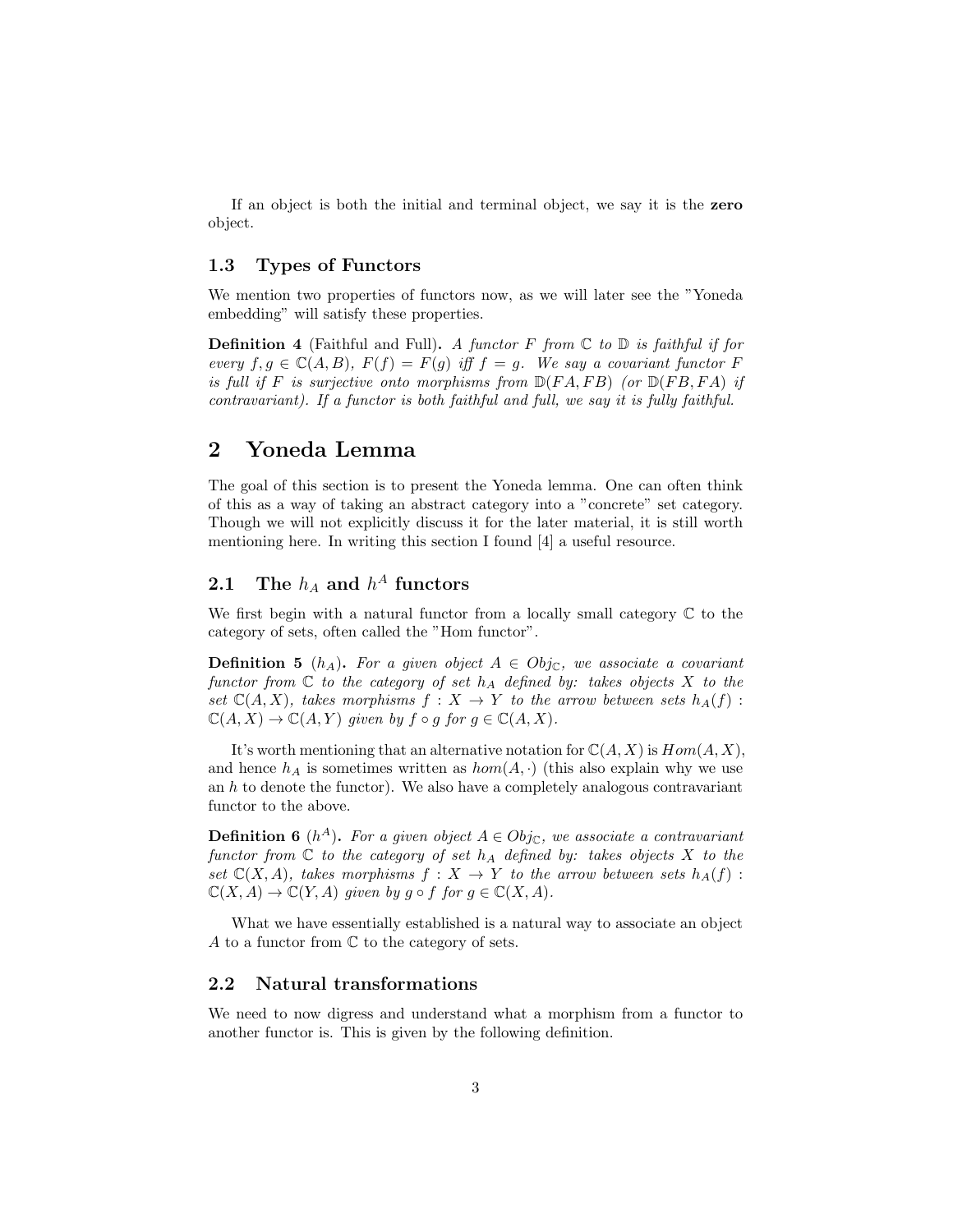**Definition 7** (Natural Transformation). Given functors F, G from  $\mathbb{C}_1 \to \mathbb{C}_2$ , a natural transformation  $\phi : F \to G$  associates to each object  $A \in Obj_{\mathbb{C}}$  a morphism  $\phi_A : F(A) \to G(A)$ , and is s.t given morphsim  $f : A \to B$  we have  $G(f) \circ \phi_A = \phi_B \circ F(f)$  as morphisms from  $F(A) \to G(B)$ .

In fact given these morphisms we can define the category of functors.

**Definition 8** (Category of functors). Given categories  $\mathbb{C}_1$ ,  $\mathbb{C}_1$ , we obtain the category of functors (from  $\mathbb{C}_1$  to  $\mathbb{C}_2$ )  $[\mathbb{C}_1,\mathbb{C}_2]$  with morthpisms being the natural transformations between functors.

A notable example of a category of functors associated to a category  $\mathbb C$  is  $[\mathbb{C}^{op}, Sets]$ , called the **presheaf of**  $\mathbb{C}$ . As another remark, note  $Nat(F, G) :=$  $\mathbb{C}[F,G]$  where  $\mathbb C$  is a category of functors (and  $Nat(F,G)$  meaning the natural transformation from F to G), however we will stick to writing  $Nat(F, G)$  as that is the common terminology.

Building on this, we say a functor  $F \in [\mathbb{C}, Sets]$  is **representable** if  $F \cong h_A$ for some  $A \in Obj_{\mathbb{C}}$ .

#### 2.3 The Lemma

With all this said, we can finally state the lemma

**Lemma 2** (Yoneda Lemma). Given a category  $\mathbb C$  and any covariant functor  $F: \mathbb{C} \to \text{Sets}$  and object  $A \in Obj_{\mathbb{C}}$ , we have a bijection between  $Nat(h_A, F)$  $F(A)$ . In fact the bijection is given by  $\phi \to \phi_A(id_A)$ .

A proof is given in [4]. An alternative way of understanding this lemma is by considering the subcategory of representable functors of  $[\mathbb{C}, Sets]$ . Calling this subcategory R, we have  $R(h_A, h_B) \cong h_B(A) = \mathbb{C}(B, A)$ , a particularly nice expression relating the morphisms between objects to the natural transformations between their Hom transformations.

#### 2.4 Some Consequences

In fact the previous remark gives us the contravariant Yoneda embedding sending objects A to  $h_A \in [\mathbb{C}, Sets]$  and  $f \in \mathbb{C}(B, A)$  to natural transformations in  $Nat(h_A, h_B)$ . Considering  $C^{op}$  we get a covariant embedding, stated below.

Definition 9 (Yoneda Embedding). We have a covariant functor called the "Yoneda Embedding" from  $\mathbb C$  to  $[\mathbb C^{op}, Sets]$  given by sending objects A to  $h^A$ , and  $f \in \mathbb{C}(A, B)$  to natural transformations  $h^A \to h^B$ .

In fact we have the Yoneda embedding is fully faithful.

Corollary 1. The Yoneda embedding is fully faithful

The proof is given in [4]. Note this then tells us  $h_A \cong h_B$  iff  $B \cong A$  by definition of fully faithful (the full gives onto all the representable functors, and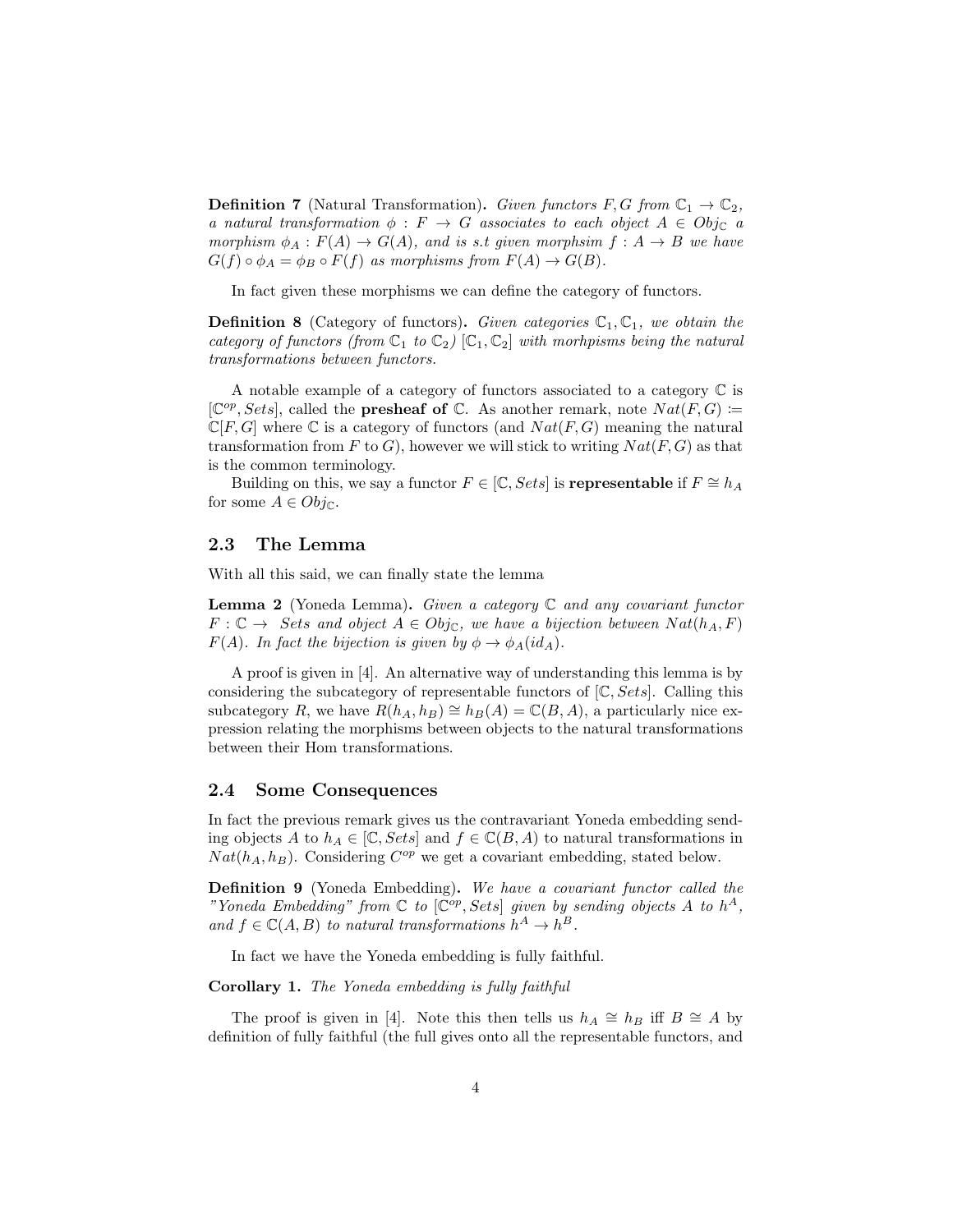faithful gives the isomorphism condition). In particular we now have a way to relate the abstract objects in a category to functors from that category to sets, in a way making the category more concrete as remarked in the opening paragraph of this section.

## 3 Categorical Classification

We now move towards defining categorical notions of classification, as proposed by [1]. The material presented here will be based on [1], and could be viewed as a condensed presentation of the results in that paper.

#### 3.1 Beginnings

We begin with the main definition we study.

**Definition 10** (Classifying Category and Functor). Given a category  $\mathbb{C}$ , a classifying category  $\mathbb{C}'$  is s.t  $\exists$  a functor  $F : \mathbb{C} \to \mathbb{C}'$  s.t  $FA \cong FB \in \mathbb{C}'$  iff  $A \cong B \in \mathbb{C}$ . We call this functor the classifying functor.

As a remark, note the difference between the above definition and a faithful functor is that in the above we are looking at objects, where as with a faithful functor we are looking at morphisms.

The goal is to ask when such functors exists, and what the classifying category would be (which are preferably "simpler categories"). Note if all objects were isomorphic in  $\mathbb{C}$ , then quotienting out isomorphism gives a classifying category with the classifying functor being the quotient map; in this way our main issues to existence have to deal with homomorphisms.

A first approach is to simplify the problem by quotienting out the homomorphisms between objects differing by an automorphism in the domain or codomain (or both); would this give us a classifying category?

Lemma 3. Quotienting the homomorphisms differing by an automorphism does not always give a category

Proof. Proof by counter-example, where we see the composition of two maps does not belong to a single equivalence class contradicting well-defined. Consider the category Sets. Note the composition of two non-constant maps can be constant; one trivially obtain such a maps by taking the second map to be s.t the image of the first gets sent to a single element. However the product of the equivalence classes of these maps always contains a non-constant map (by shuffling the image of the first to be in the preimage of two different values for the second map). However constant maps are equivalent only to constant maps (when composing or precomposing by automorphism). Thus we have the product of the equivalence classes of the two maps gives a map belonging to two equivalence classes. This gives a contradiction to well-definedness.  $\Box$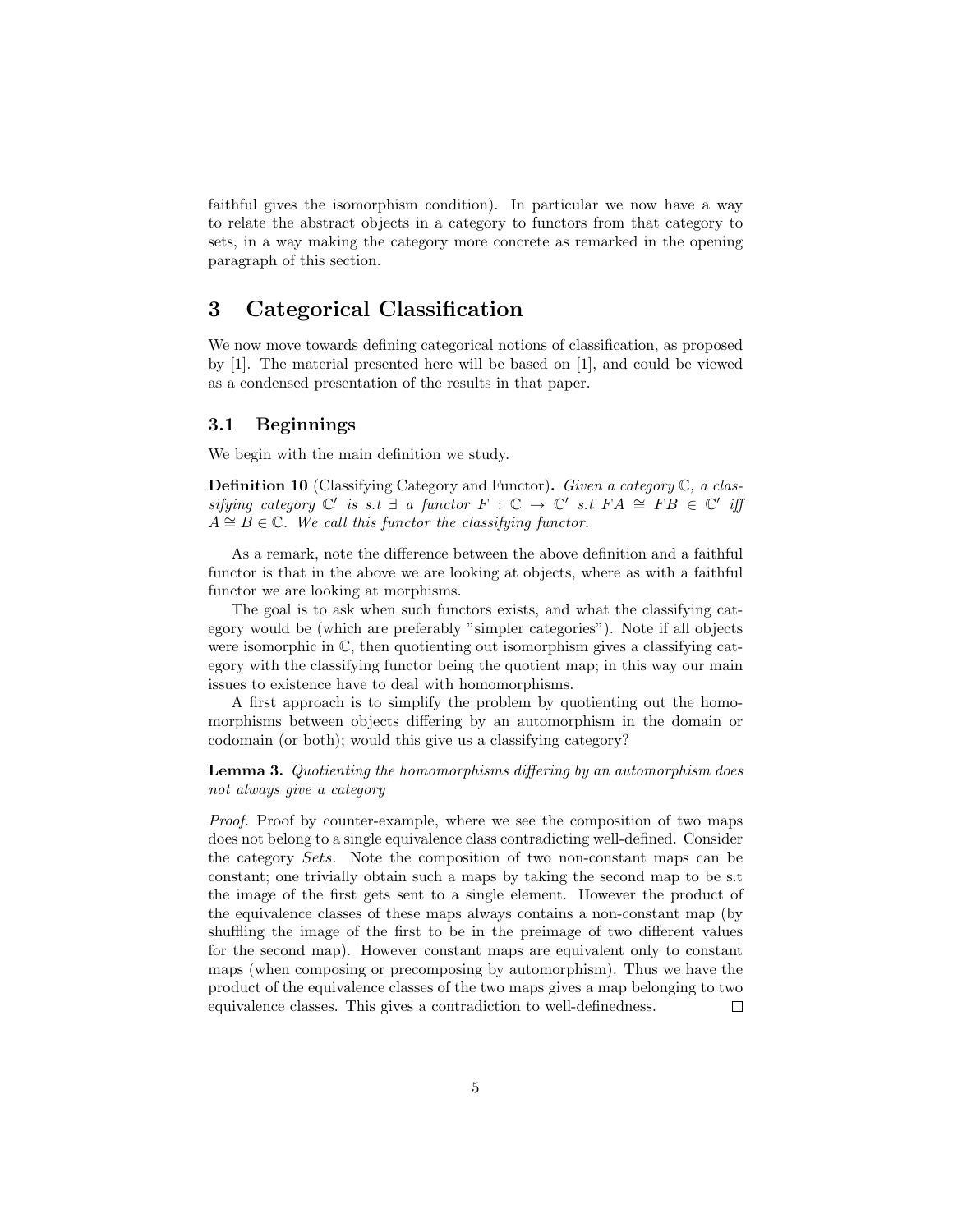### 3.2 The First Theorem

In light of this we shall consider categories with a notion of "inner automorphism", i.e conjugation. Examples of such categories are groups (or all categories with a group action). The important fact about inner automorphisms is by the definition of a morphism on groups, they factor through:  $f(g^{-1}ag)$  =  $f(g)^{-1}f(a)f(g)$ . This property gives the categorical axiom we need.

**Definition 11** (Inner-automorphism Axiom).  $g \in \mathbb{C}(A, A)$  is an inner-automorphsim, then for all  $f \in \mathbb{C}(A, B)$ ,  $f \circ g = h \circ f$  where  $h \in \mathbb{C}(B, B)$  is an innerautomorphism.

Any collection of automorphism associated to each object which are consistent with the axiom is sufficent for the following result, and we will call them inner-automorphisms. Do note then the inner-automorphism for a given object are in fact a subgroup under composition (which one might call a normal subgroup in the group-theoretic setting).

**Theorem 1.** Let  $C$  be a category with an inner-autormorphsim (given by the above axiom). Then  $\mathbb{C}^{out}$  obtained by quotienting out the inner-automorphisms, is a category and moreover a classifying category of  $\mathbb C$  with the the quotient map functor.

I refer the reader to [1] for more explanation on the historical context of the result. All that is needed to prove the result is to show  $\mathbb{C}^{out}$  is a category, and this follows by looking at what went wrong in the case of automorhisms (stated as a lemma earlier). As a last remark, in practice this is applied to categories with a group structure, so one can ignore the abstraction of innerautomorphisms and consider the concrete action one is used to.

### 3.3 The Second Theorem

The above result, while interesting, can be made stronger if there is a notion of topology over the morphisms of  $\mathbb{C}$ ,  $Arr_{\mathbb{C}}$ .

In particular say each  $\mathbb{C}(A, B)$  has a complete metric structure; We would like it satisfy two additional "compatibility" conditions:

- 1. For any objects A, B, C the map  $\mathbb{C}(A, B) \times \mathbb{C}(B, C) \to \mathbb{A}, \mathbb{C}$  is jointly continuous in both  $\mathbb{C}(A, B)$  and  $\mathbb{C}(B, C)$ .
- 2. Composition by an inner-automorphism is an isometry, i.e for any f an inner-isomotry on  $\mathbb{C}(B, B)$  for arbitrary B, then  $\mathbb{C}(X, B) \to \mathbb{C}(X, B)$  given by  $f \circ g$ , is an isometry

With these conditions one has the following theorem.

**Theorem 2.** Let  $\mathbb C$  be a category with an inner-automorphism (as stated earlier) and  $Arr_{\mathbb{C}}$  has a complete metric structure satisfying the previous two axioms. We then have  $\overline{\mathbb{C}^{out}}$  is a category (with same objects but morphism now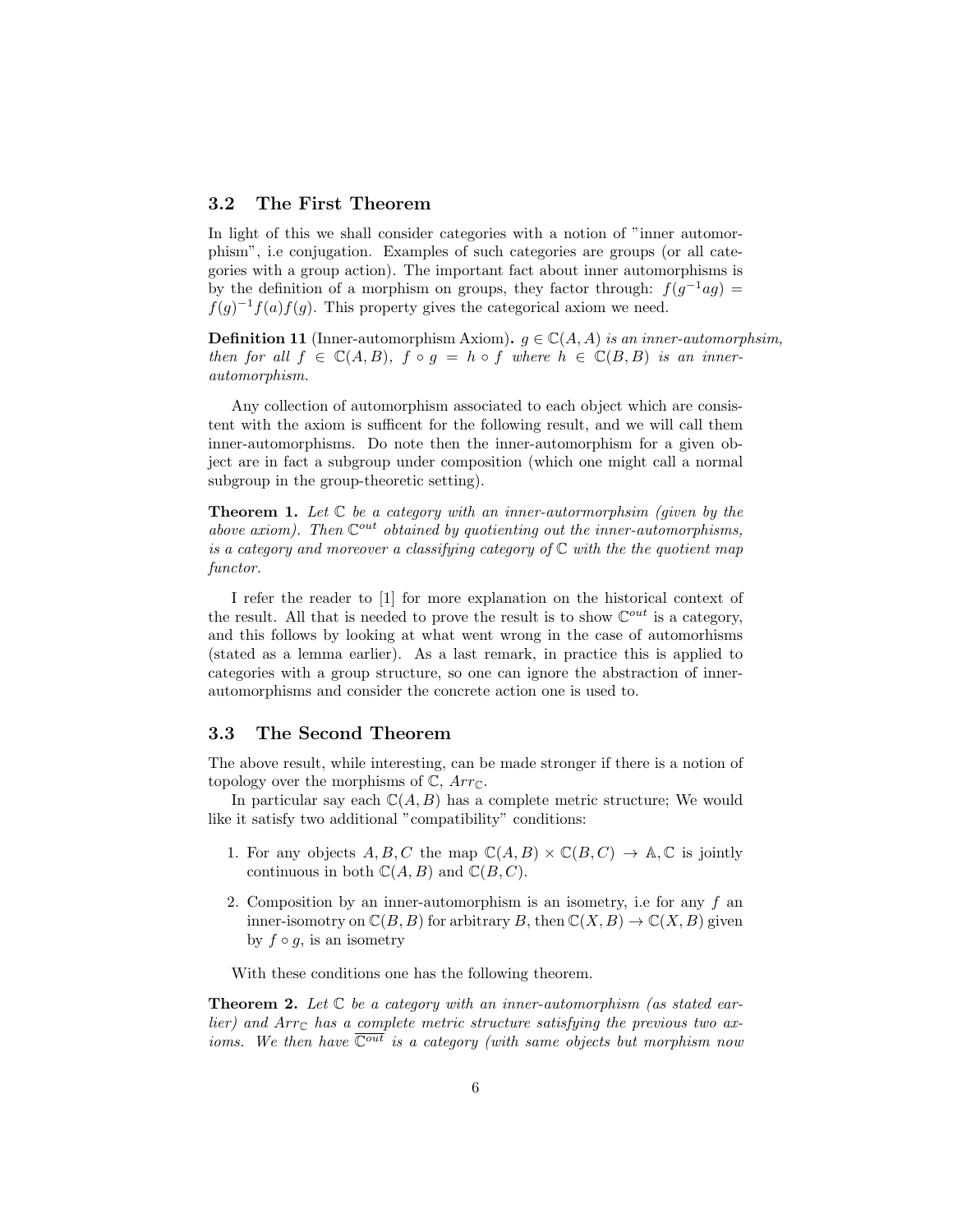the closure of equivalence classes of morphisms by inner-automorphisms), and moreover the quotient map is a classifying functor. One could call this a strong classification as isomorphisms in  $\overline{\mathbb{C}^{out}}$  lift to  $\mathbb{C}$ .

The proof uses the intertwining argument found in much of the classification of  $C^*$ -algebra literature, and the explicit proof is given in [1]. Note the main addition given with this theorem is that the classification category contains slightly more morphisms (the closure) but in return also gives a lifting property.

### 3.4 Applying the Second Theorem

The last question at hand is when do categories satisfying the axioms needed for Theorem 2 exist? In what follows we briefly describe some examples representative of the types of examples described in [1]. The theme is taking advantage of a countable structure, and defining a metric according to the discrete structure (or existing topology) of the objects.

**Countable Groups** In this category  $\mathbb{C}$ , inner-automorphism is given by the usual group definition of conjugation. As objects  $G, H$  are countable, we can enumerate them and define the following complete metric on  $f, h \in \mathbb{C}(G, H)$ :

$$
d(f, h) = \sum_{g \in G} 2^{-n} \delta_{f(g), h(g)}
$$

One can check that the triangle inequality is satisfied (follows from the kronecker delta satisfying triangle inequality) and is positive definite (follows from summing over all elements).

Furthermore, one can check the two topological compatability of Theorem 2 are satisfied: the proofs for both amount to writing out the definitions and rearranging (see [1] for the second).

Thus we have an example of a category satisfying Theorem 2, where the topology on morphisms is given by a type of discrete point-wise topology.

Seperable  $C^*$ -algebras In this category  $\mathbb{C}$ , the inner-automorphisms are given by conjugation with unitary elements (where now note inverse is the same as taking the adjoint). Note that being seperable (for a complex-algebra) is equivalent to having a sequence  $(a_n)_{n\in\mathbb{N}}$  s.t the span of the sequence is all of the algebra A. Then we define the following complete metric on  $\mathbb{C}(A, B)$  by:

$$
d(f, h) = \sum_{n \in \mathbb{N}} 2^{-n} ||f(a_n) - h(a_n)||
$$

Note the homomorphism are linear, hence agreeing on the generating set mean they agree everywhere, showing this is in fact positive definite. We also have the two conditions for Theorem 2 are satisfied: the first follows similarly to the second where one can use that finite sets of points form a compact subset, and the second follows from conjugation by unitaries being an isometry.

Thus we have another example of a category satisfying Theorem 2.